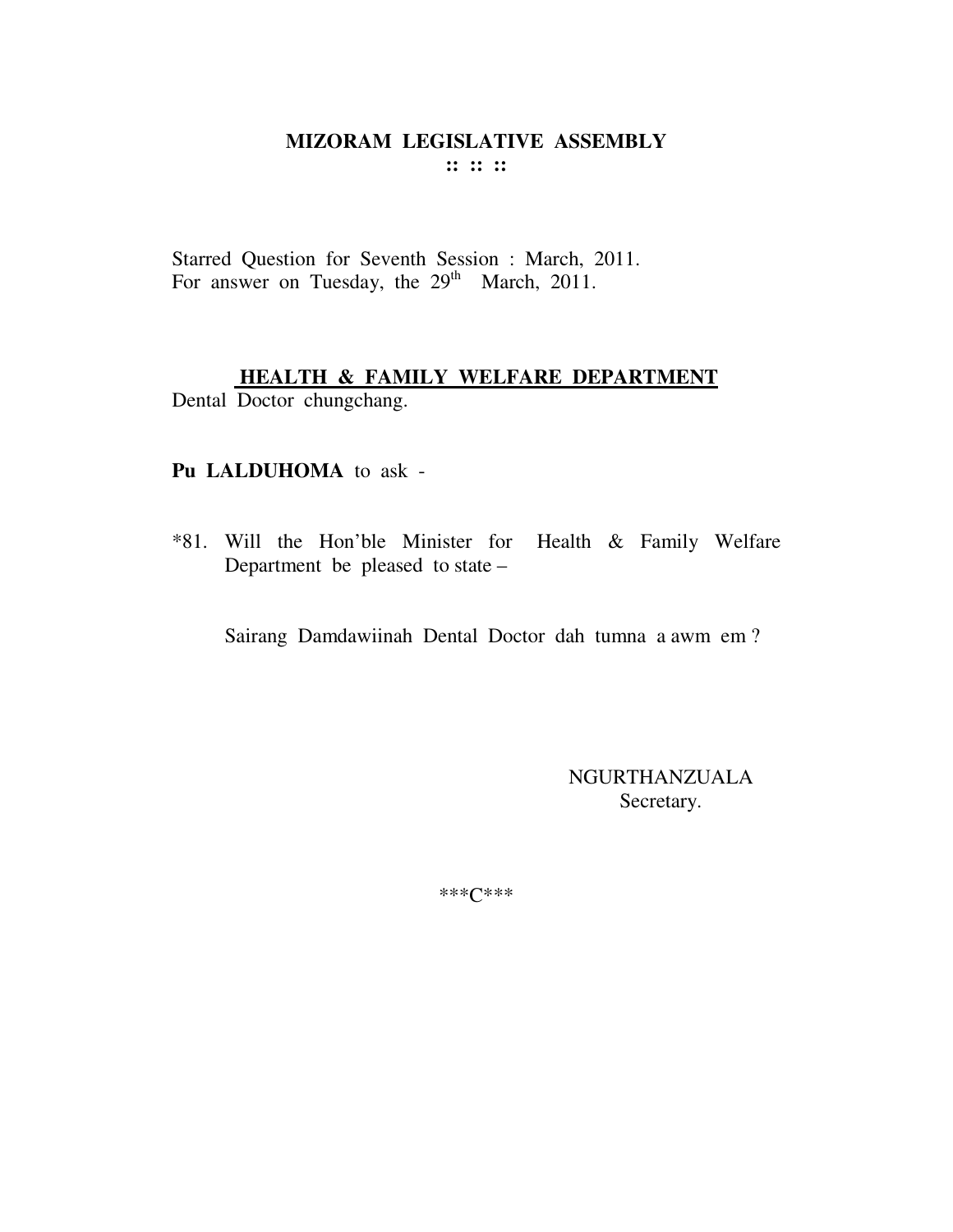Starred Question for Seventh Session : March, 2011. For answer on Tuesday, the 29<sup>th</sup> March, 2011.

## SPORTS & YOUTH SERVICES DEPARTMENT

Incentive Scheme leh Medal chungchang

### **Pu K. LIANTLINGA to ask -**

- \*82. Will the Hon'ble Minister for Sports & Youth Services Department be pleased to state  $$ 
	- a) Sports & Youth Services Department-in Sports a hlawhtlingte tan Incentive Scheme a siamah hian a then hran dan hrang hrang leh a amount min hrilh thei em?
	- b) Kum 2010-2011 chhung hian Mizo infiam mi ten National leh International atangin Medal engzatnge kan hmuh min hrilh thei em?

NGURTHANZUALA Secretary

 $\dots h\dots$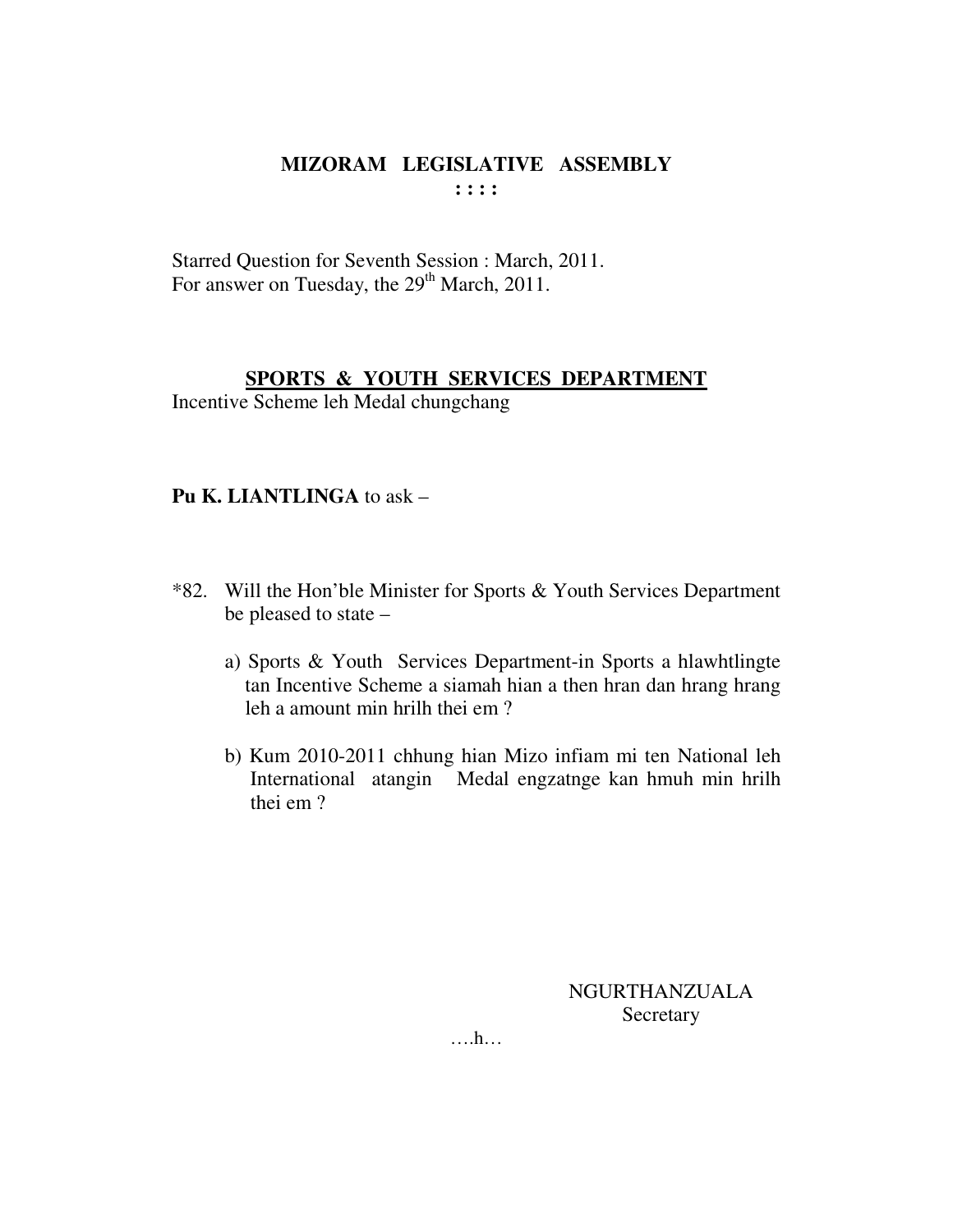Starred Question for Seventh Session : March, 2011. For answer on Tuesday, the 29<sup>th</sup> March, 2011.

### **PARLIAMENTARY AFFAIRS DEPARTMENT**

Deputy Govt. Chief Whip chungchang

### **Pu P.P. THAWLA** to ask –

- \*83. Will the Hon'ble Minister for Parliamentary Affairs Department be pleased to state –
	- (a) Deputy Government Chief Whip-in Discretionary Fund a neih ve theih nan dan siam sak theih a ni em ?
	- (b)Tun sorkar hian chu dan chu siam a tum em ?

NGURTHANZUALA **Secretary** 

….nt…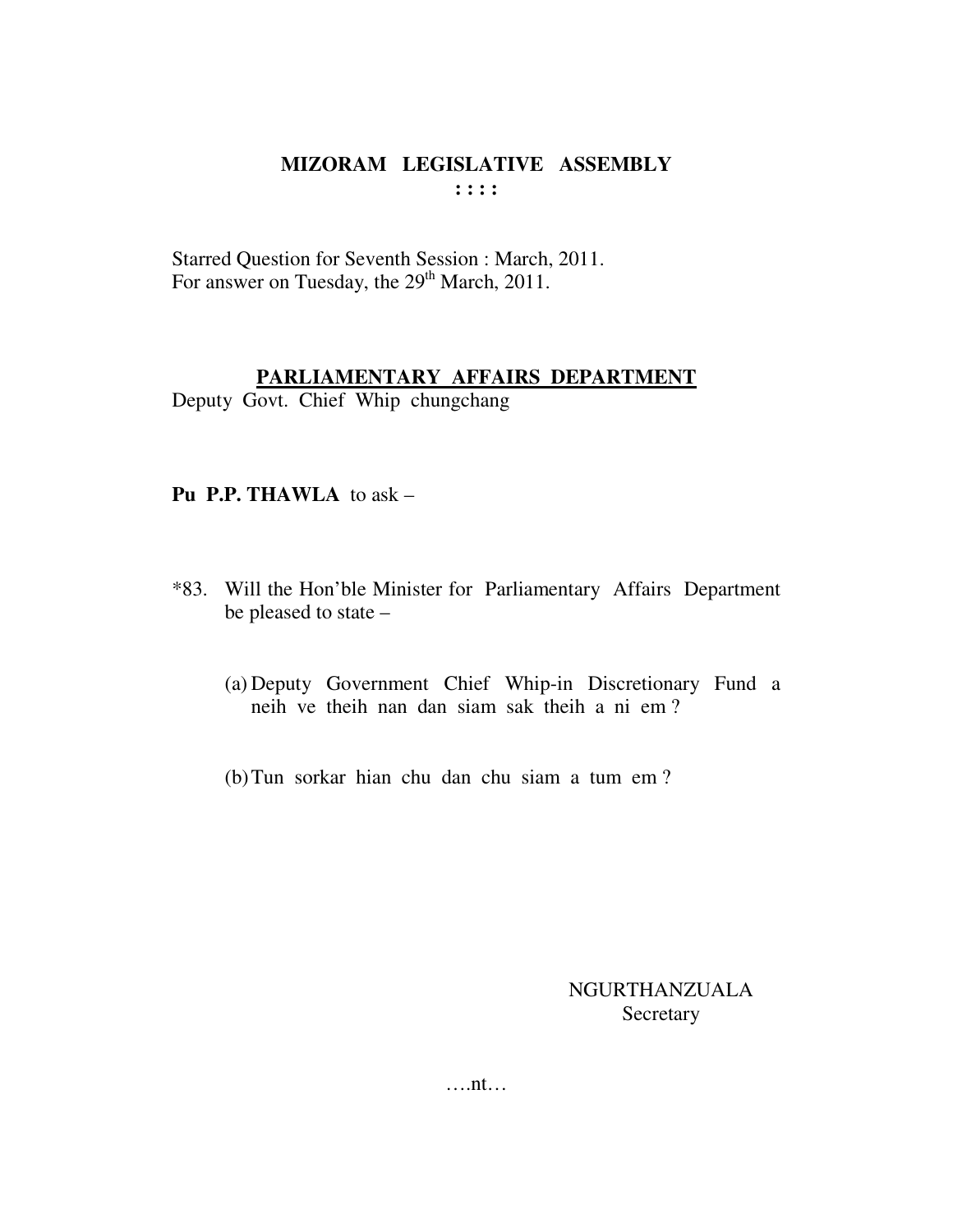# MIZORAM LEGISLATIVE ASSEMBLY  $\mathbb{R}^n \times \mathbb{R}^n$

Starred Question for Seventh Session : March, 2011 For answer on Tuesday, the  $29<sup>th</sup>$  March, 2011.

### **FINANCE DEPARTMENT**

NLUP sum chungchang.

# Pu LALTHANSANGA to ask -

\*84. Will the Hon'ble Minister for Finance Department be pleased to state  $-$ 

NLUP bik atana Central atanga pawisa sanction - na lehkha Number min hrilh thei em?

> **NGURTHANZUALA** Secretary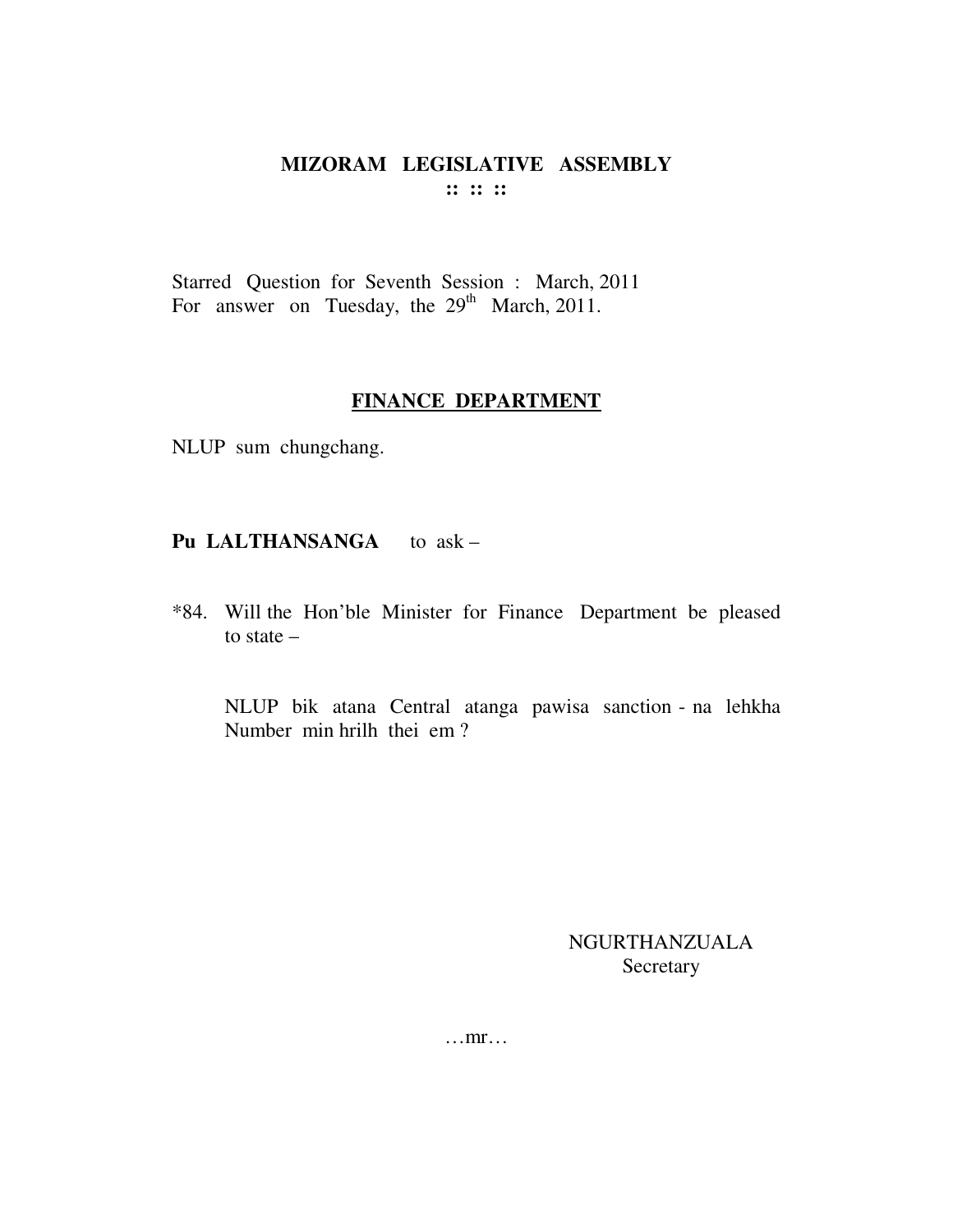Starred Question for Seventh Session : March, 2011 For answer on Tuesday, the  $29<sup>th</sup>$  March, 2011.

### **PUBLIC WORKS DEPARTMENT**

Road Cutting chungchang.

## **Pu K. LIANTLINGA** to ask –

- \*85. Will the Hon'ble Minister for Public Works Department be pleased to state –
	- a) Kum 2010-2011 chhung hian PHE Department atanga tui connection lak nan, Road Cutting Permission engzatnge pek a nih tawh ?
	- b) Kum 2010-2011 chhung hian Road Cutting atang hian Revenue (sum) engzatnge hmuh a nih tawh ?

NGURTHANZUALA **Secretary** 

…mr…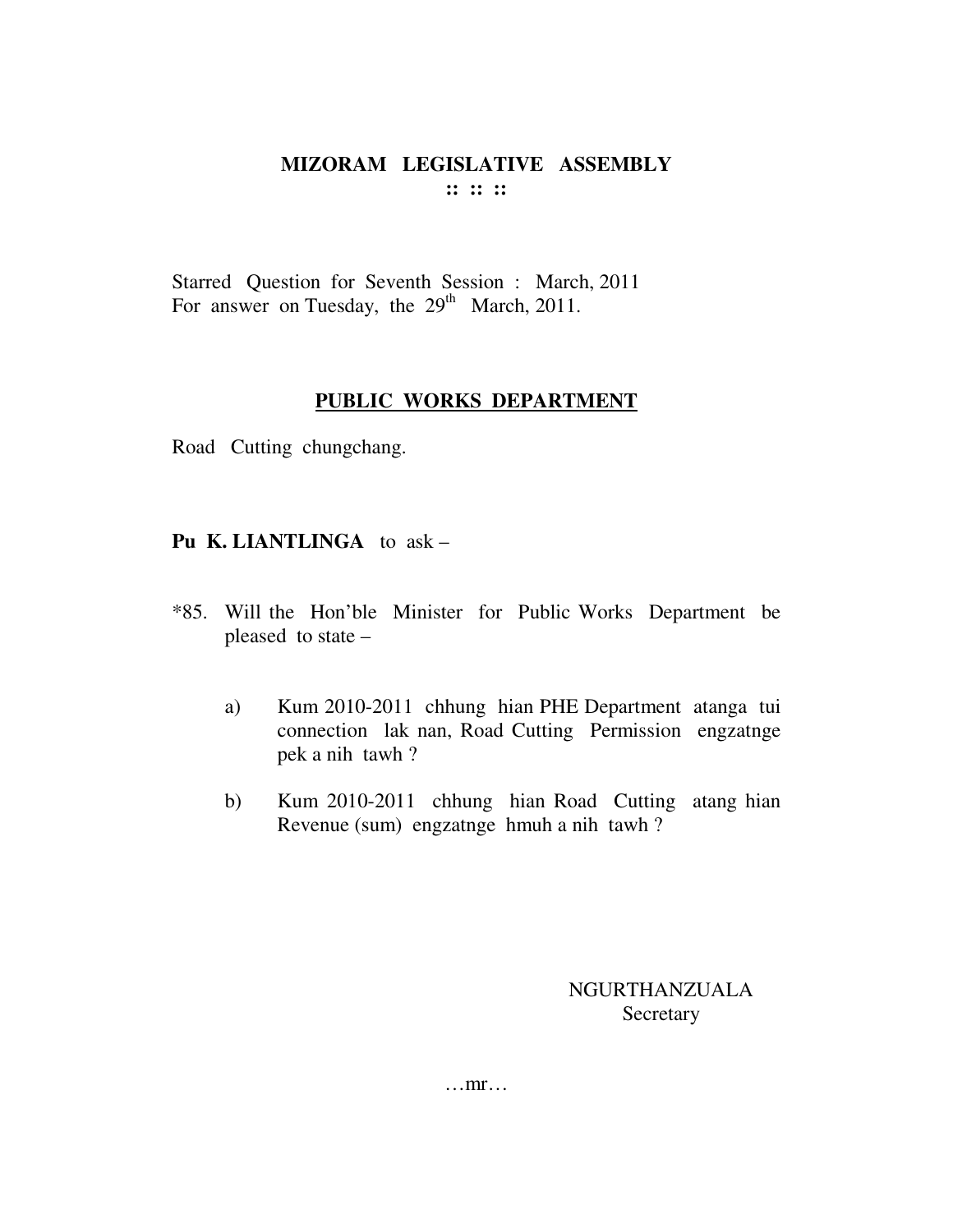Starred Question for Seventh Session : March, 2011. For answer on Tuesday, the 29<sup>th</sup> March, 2011.

# ANIMAL HUSBANDRY & VETERINARY DEPARTMENT

Mizoram Animal Feed Mill chungchang.

## Pu K. LIANTLINGA to ask -

\*86. Will the Hon'ble Minister for Animal Husbandry & Veterinary Department be pleased to state -

Mizoram Animal Feed Mill, Tuivamit a mi khu tih hmasawnna turin 2010 – 11 hian ruahmanna a awm em?

> **NGURTHANZUALA** Secretary.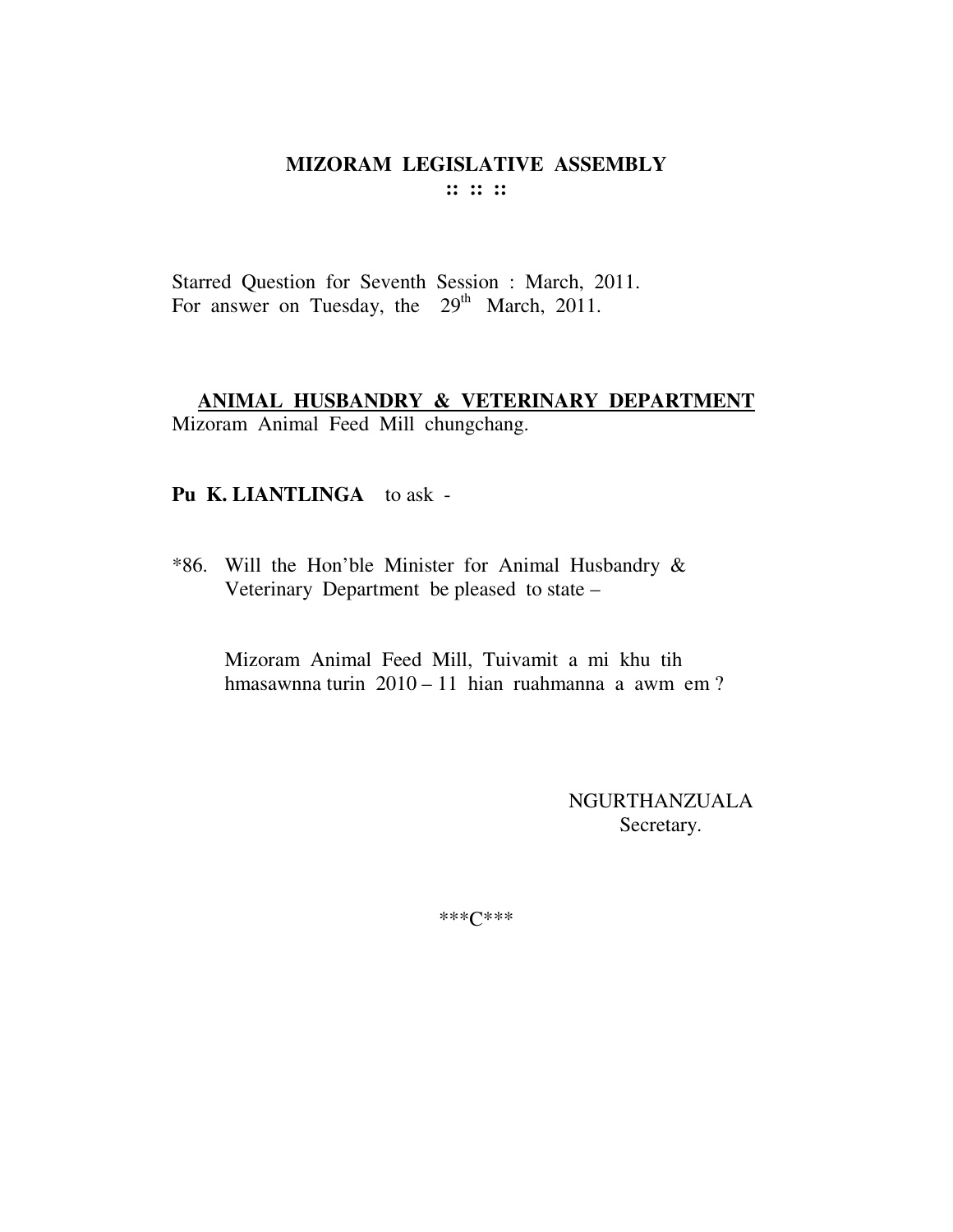Starred Question for Seventh Session : March, 2011. For answer on Tuesday, the 29<sup>th</sup> March, 2011.

## **RURAL DEVELOPMENT DEPARTMENT**

Backward Region Grant Fund (BRGF) chungchang.

## Pu C. RAMHLUNA to ask -

- \*87. Will the Hon'ble Minister for Rural Development Department be pleased to state –
	- (a) Backward Region Grant Fund (BRGF) hi Govt. of India-in guidelines a rawn siam ang hian kalpui zel a ni em ?
	- (b) Ni lo ta se, engvangin nge ?
	- (c) Sum hi engzatnge hmuh a nih tawh ?

NGURTHANZUALA Secretary.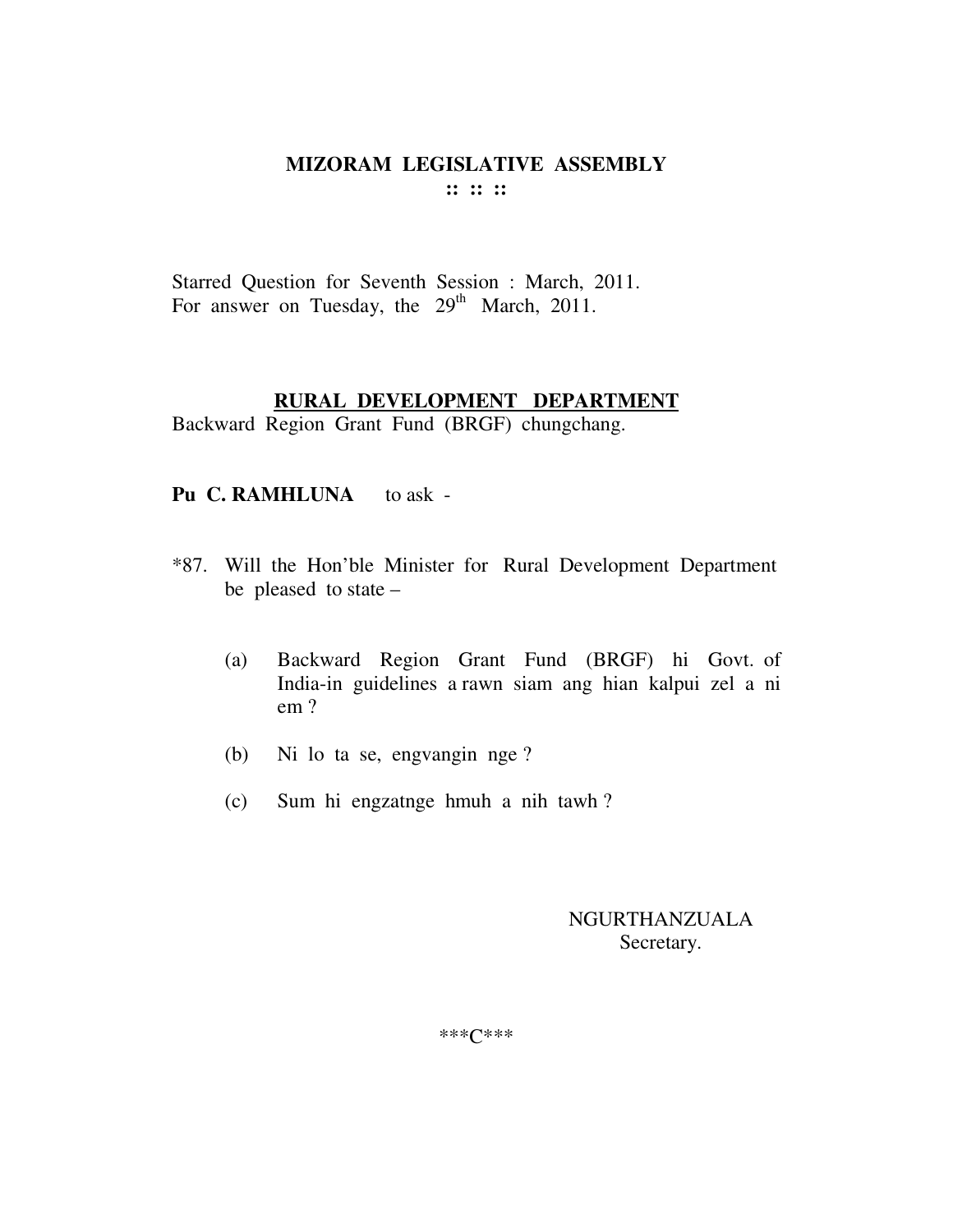Starred Question for Seventh Session : March, 2011 For answer on Tuesday, the  $29<sup>th</sup>$  March, 2011.

#### HORTICULTURE DEPARTMENT

Green House chhia chungchang.

## Pu LALDUHOMA to ask -

- \*88. Will the Hon'ble Minister for Horticulture Department be pleased to state -
	- Nikuma thli leh ruahin a tihchhiat Green House te kha a) engzatnge?
	- $b)$ Siamthat sak an ni tawh em?
	- Green House readymade structure 32 x 16 ft. kha sem  $c)$ chhuah a ni ta em?

### NGURTHANZUALA Secretary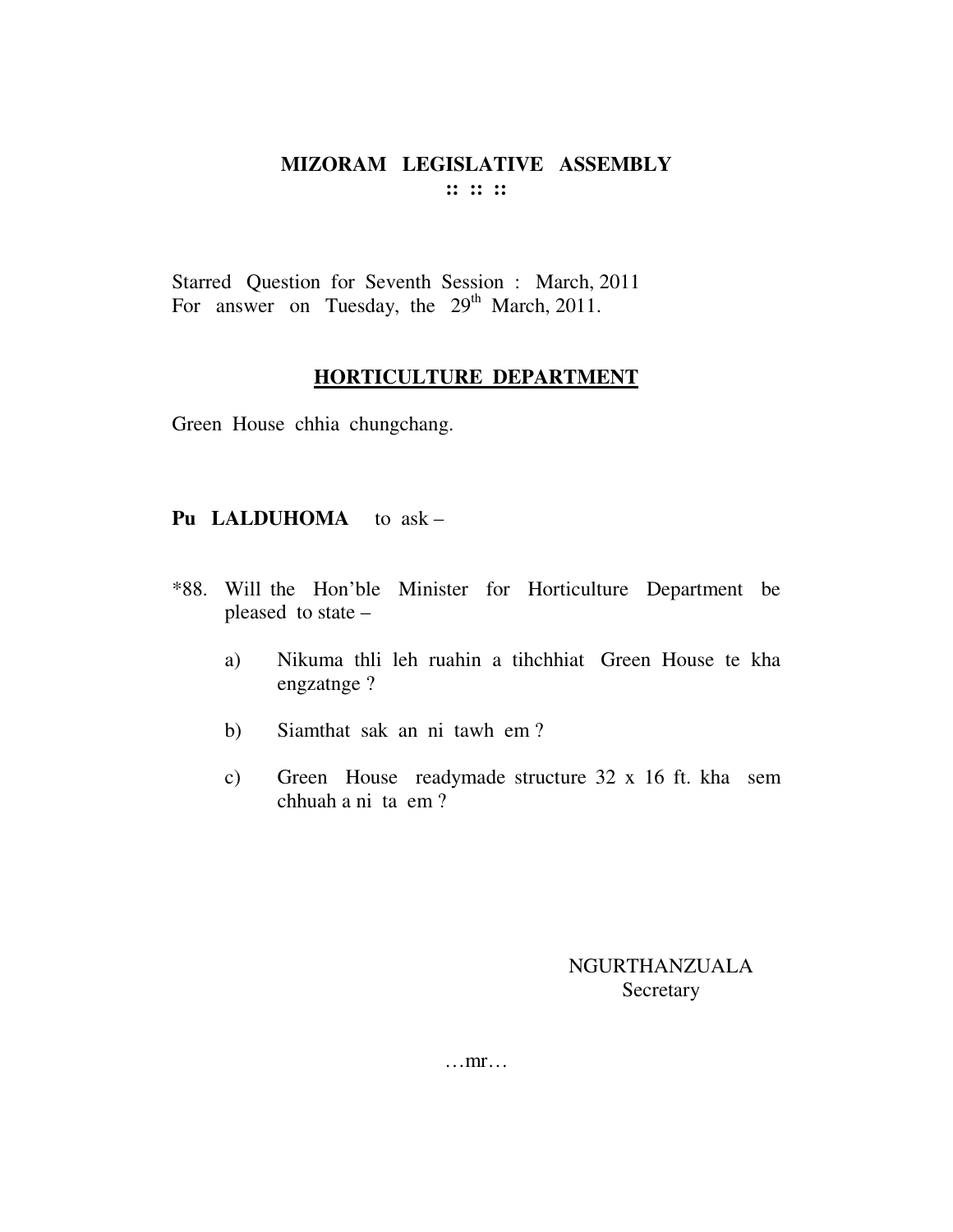Starred Question for Seventh Session : March, 2011. For answer on Tuesday, the  $29<sup>th</sup>$  March, 2011.

### **HEALTH & FAMILY WELFARE DEPARTMENT**

Sub Health Centre dah chungchang.

### **Pu C. RAMHLUNA** to ask -

- \*89. Will the Hon'ble Minister for Health & Family Welfare Department be pleased to state –
	- (a) Kum 2011 chhung hian Sub Health Centre dah belh tumna a awm em ?
	- (b) Heng khua, Hmunnuam, Hmawngbu, Hmawngbuchhuahah te hian Sub Health Centre hi dah ve theih a ni ang em ?

NGURTHANZUALA Secretary.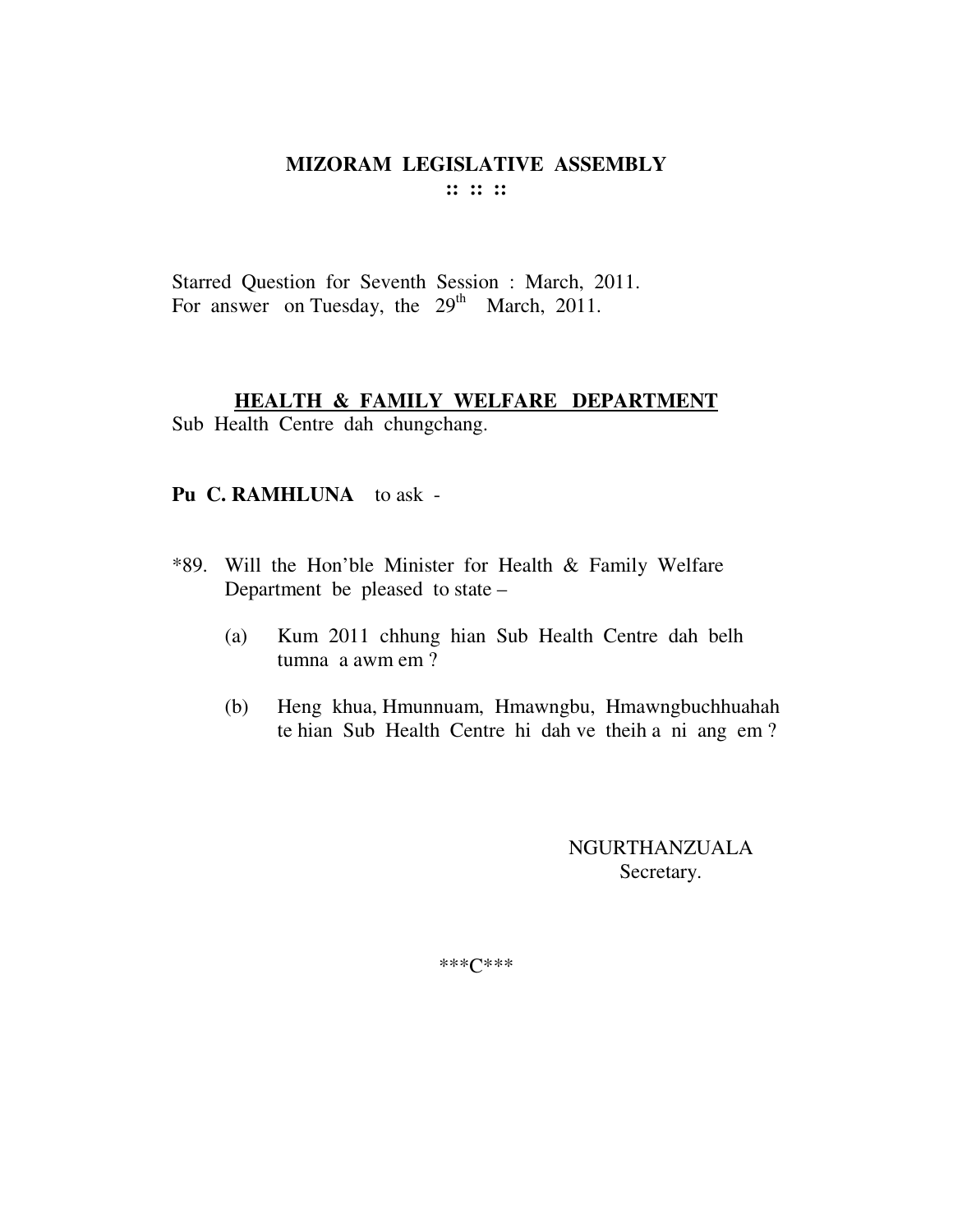## MIZORAM LEGISLATIVE ASSEMBLY  $\cdots$   $\cdots$   $\cdots$

Starred Question for Seventh Session : March, 2011 For answer on Tuesday, the 29<sup>th</sup> March, 2011.

#### PUBLIC HEALTH ENGINEERING DEPARTMENT

AGWSS Phase - II chungchang.

# Pu LALTHANSANGA to ask -

\*90. Will the Hon'ble Minister for Public Health Engineering Department be pleased to state –

Aizawl Greater Water Supply Scheme Phase - II hi Tlawng lui atanga ama puala tui dawt luhna siam a ni tawh em?

> NGURTHANZUALA Secretary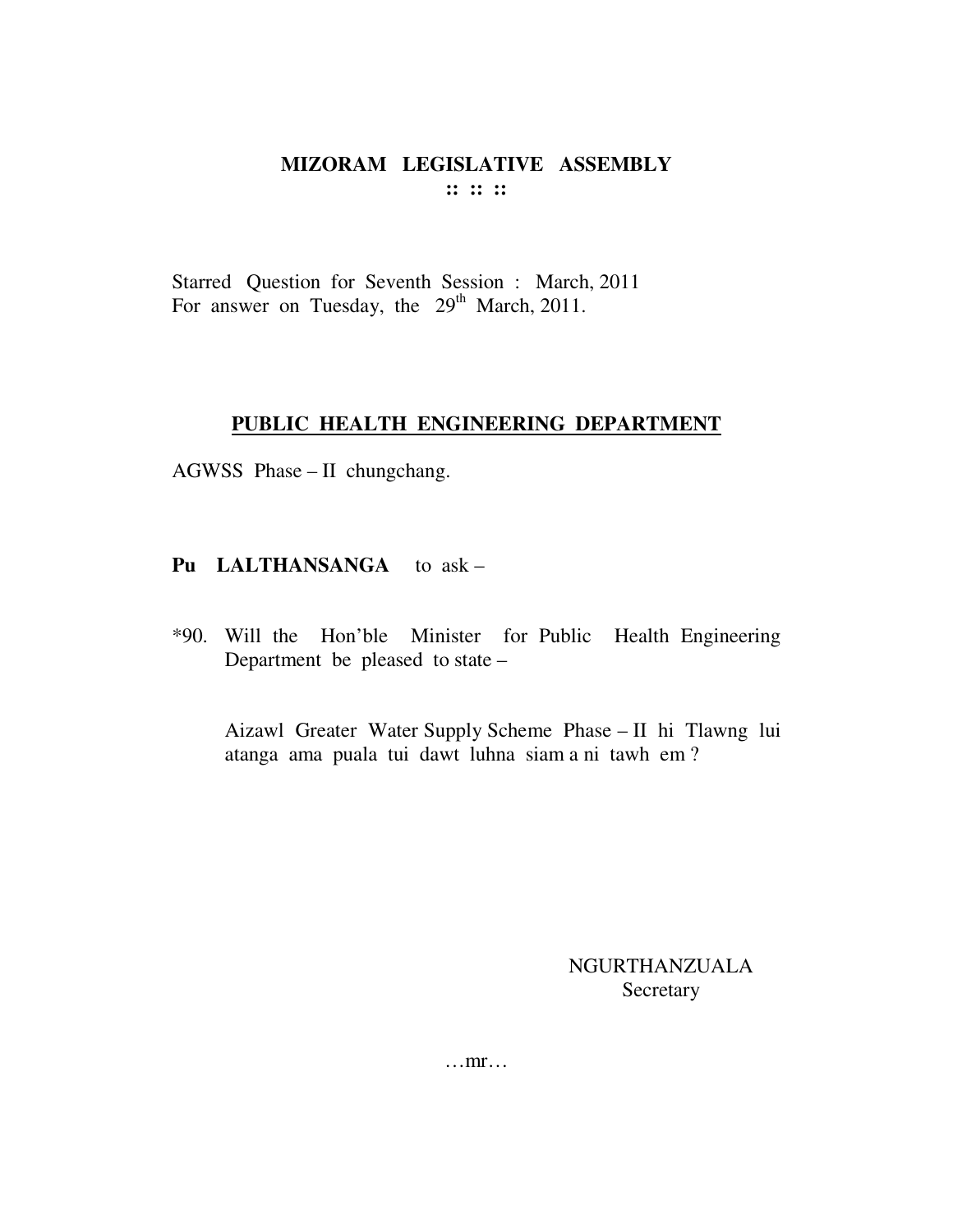Starred Question for Seventh Session : March, 2011. For answer on Tuesday, the  $29<sup>th</sup>$  March, 2011.

## **PUBLIC HEALTH ENGINEERING DEPARTMENT**

Central Jail venga Hand Pump dah chungchang.

# **Pu LALDUHOMA** to ask -

- \*91. Will the Hon'ble Minister for Public Health Engineering Department be pleased to state -
	- Central Jail veng area-ah hian Hand Pump dah tum a ni em?

NGURTHANZUALA Secretary.

…mn…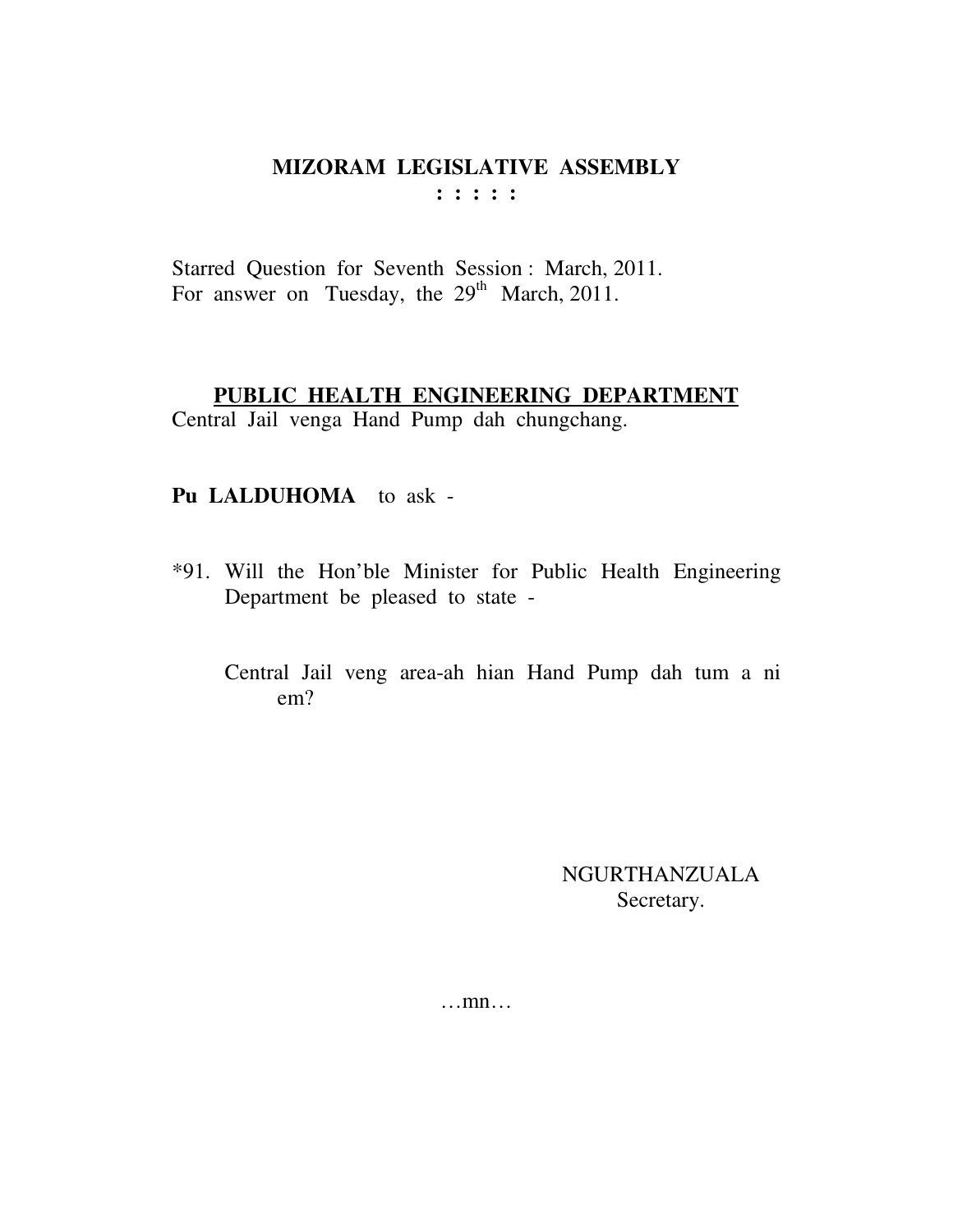Starred Question for Seventh Session : March, 2011. For answer on Tuesday, the  $29<sup>th</sup>$  March, 2011.

# **PUBLIC HEALTH ENGINEERING DEPARTMENT**

Zonal Tank siam chungchang.

### **Dr. R. LALTHANGLIANA** to ask -

\*92. Will the Hon'ble Minister for Public Health Engineering Department be pleased to state -

Aizawl khawpui chhunga Zonal Tanky siam mek te hi engtikah nge siam zawh anih ang?

> NGURTHANZUALA Secretary.

…mn…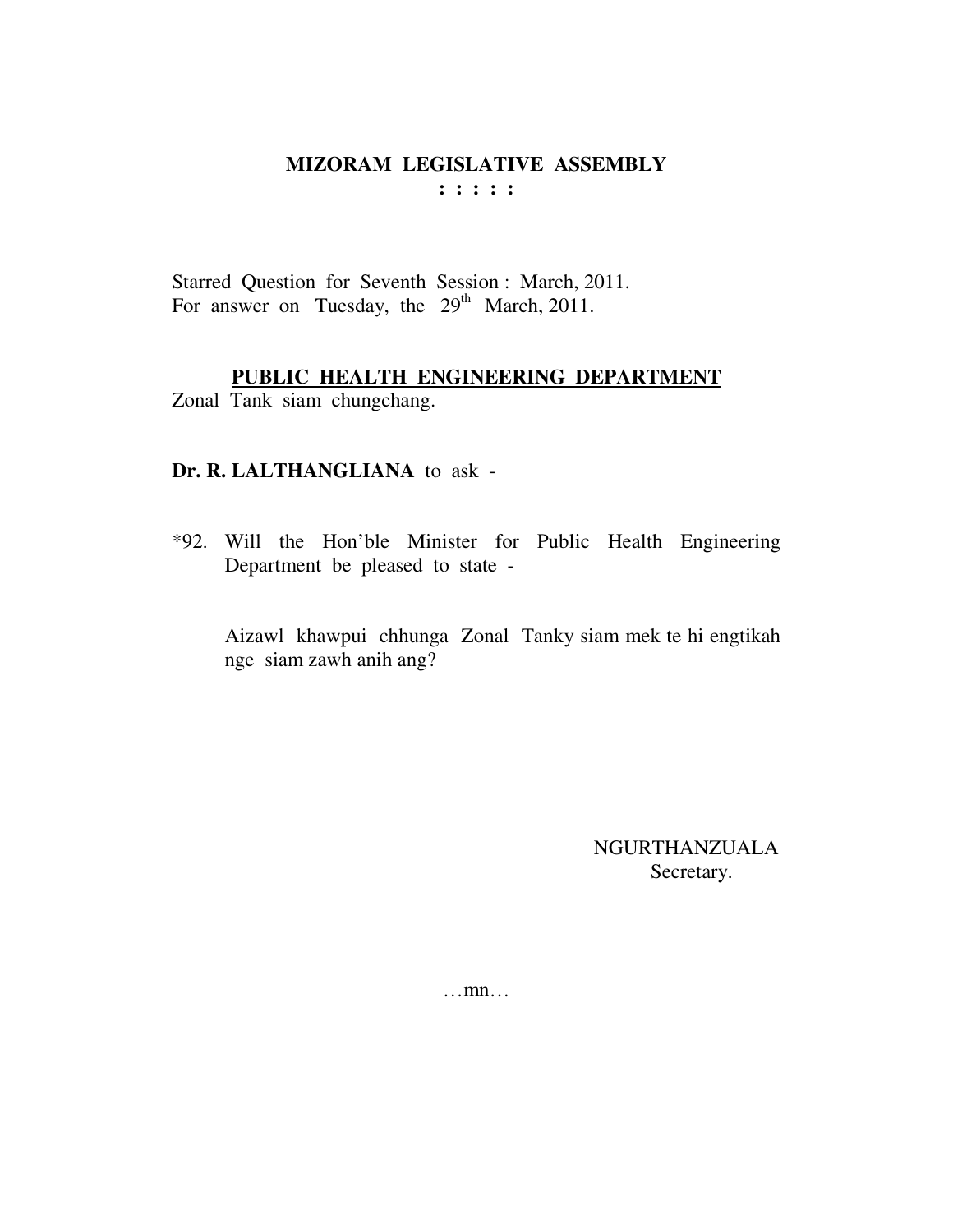Starred Question for Seventh Session : March, 2011. For answer on Tuesday, the  $29<sup>th</sup>$  March, 2011.

# **HEALTH & FAMILY WELFARE DEPARTMENT** NEIGHRIMS chungchang.

# **Pu LALDUHOMA** to ask -

- \*93. Will the Hon'ble Minister for Health & Family Welfare Department be pleased to state -
	- (a) North East Indira Gandhi Regional Institute of Medical Science-ah hian North East States ten seat engzatnge kan neih hlawm?
	- (b) Open seat engzatnge awm?
	- (c) Mizoram tana seat neih zat hi tipung tura nawr a ni ngai em?

NGURTHANZUALA Secretary.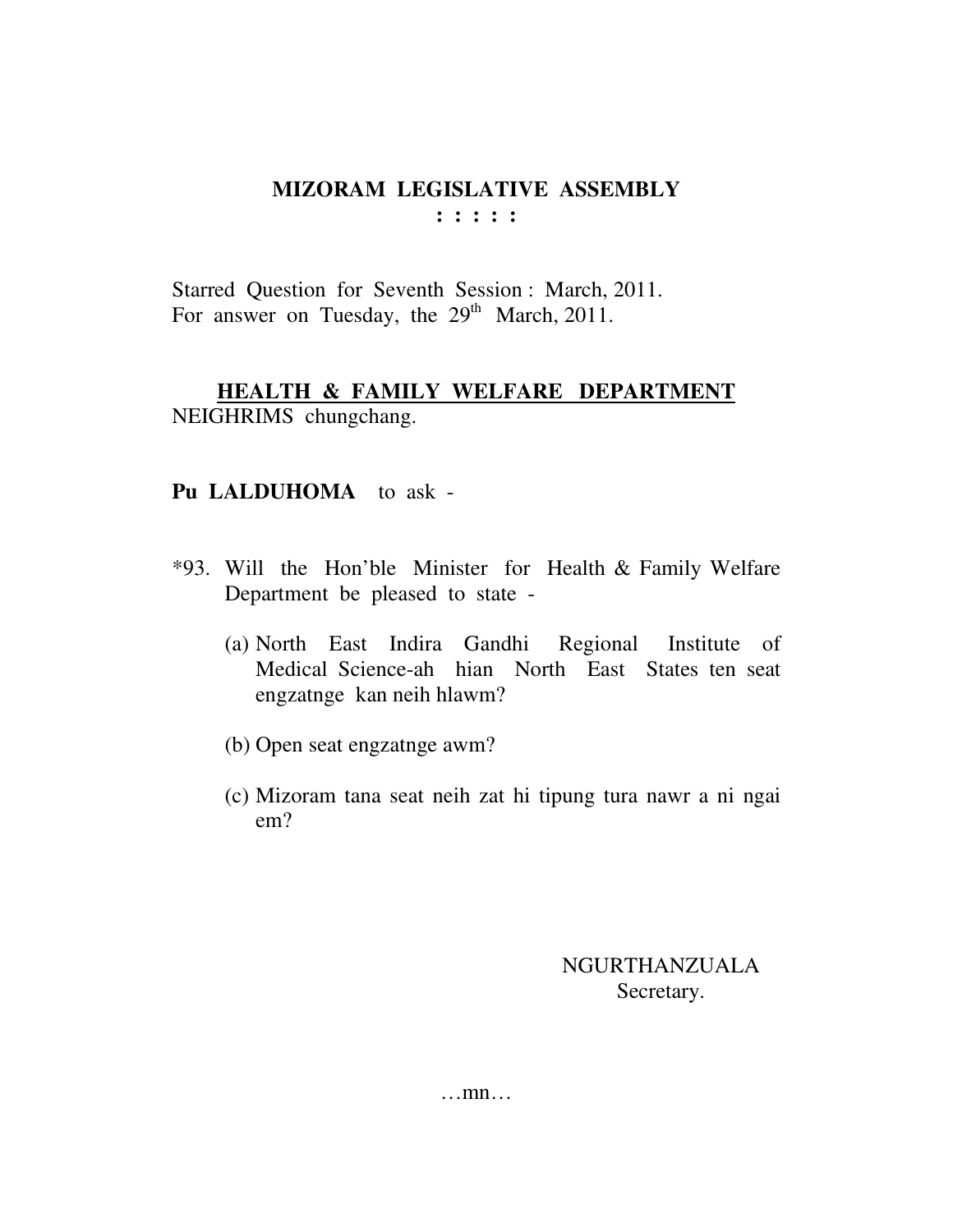Starred Question for Seventh Session : March, 2011. For answer on Tuesday, the 29<sup>th</sup> March, 2011.

### **PUBLIC WORKS DEPARTMENT**

Rural Road maintenance chungchang.

## **Pu LALTHANSANGA** to ask –

- \*94. Will the Hon'ble Minister for Public Works Department be pleased to state –
	- (a) Kum 2009-2010 and 2010-2011 chhung hian Rural Road maintenance nan Central atangin fund engzatnge hmuh a nih ?
	- (b) Khawiah nge hman a nih ?

NGURTHANZUALA **Secretary** 

….nt…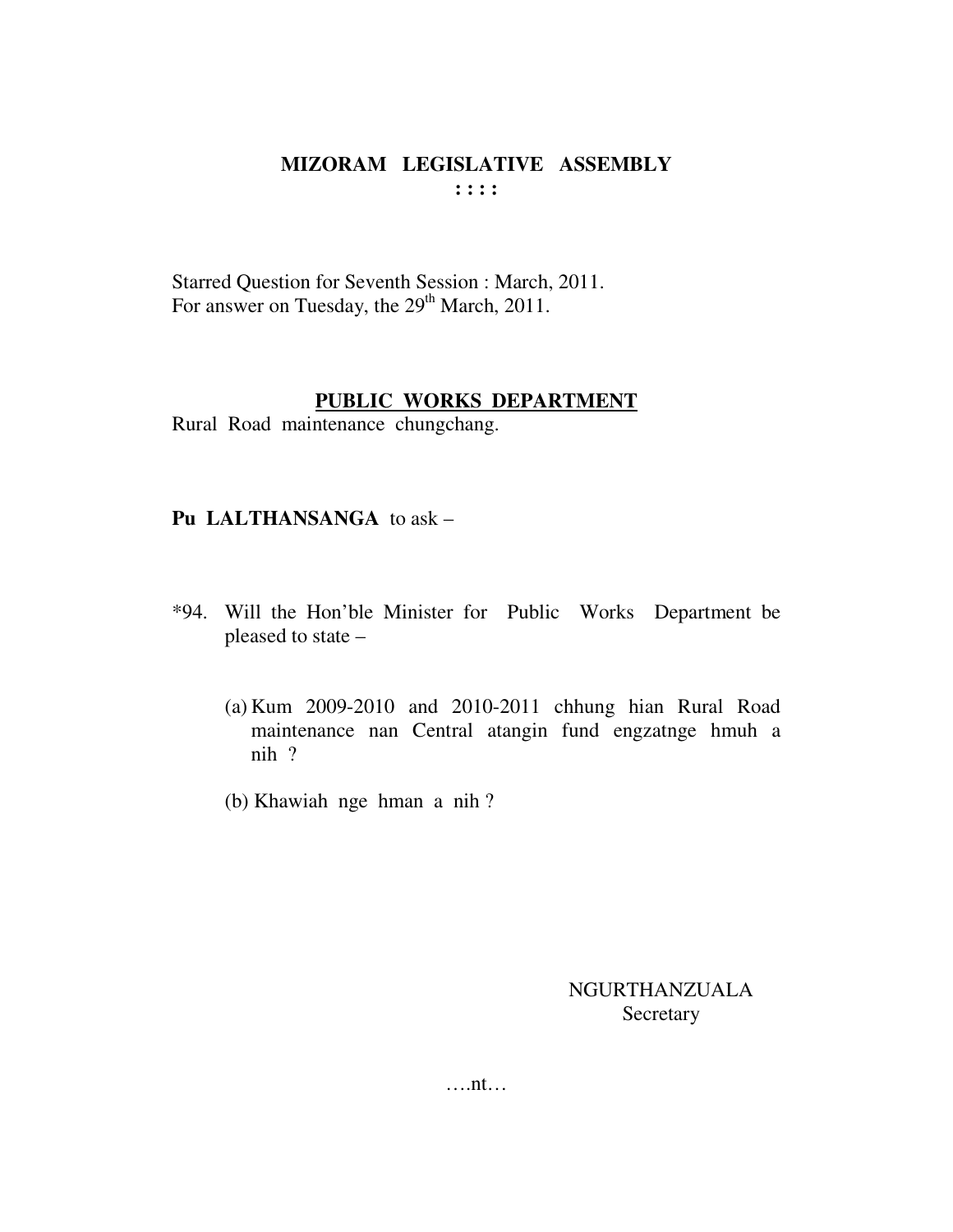# MIZORAM LEGISLATIVE ASSEMBLY  $\cdots$   $\cdots$   $\cdots$

Starred Question for Seventh Session : March, 2011 For answer on Tuesday, the 29<sup>th</sup> March, 2011.

### **GENERAL ADMINISTRATION DEPARTMENT**

Residential Certificate leh ILP chungchang.

## **Pu K. LIANTLINGA** to  $ask -$

- for General Administration  $*95$ . Will the Hon'ble Minister Department be pleased to state –
	- a) Deputy Commissioner Office atanga Mizote tana Residential Certificate an pek chhuah thin ang hi Non-Mizo te hnenah pek chhuah ve thin a ni em?
	- b) Kum 2010-2011 chhung hian ILP (Inner Line Permit) leh Pass engzatnge pek chhuah a nih?

NGURTHANZUALA Secretary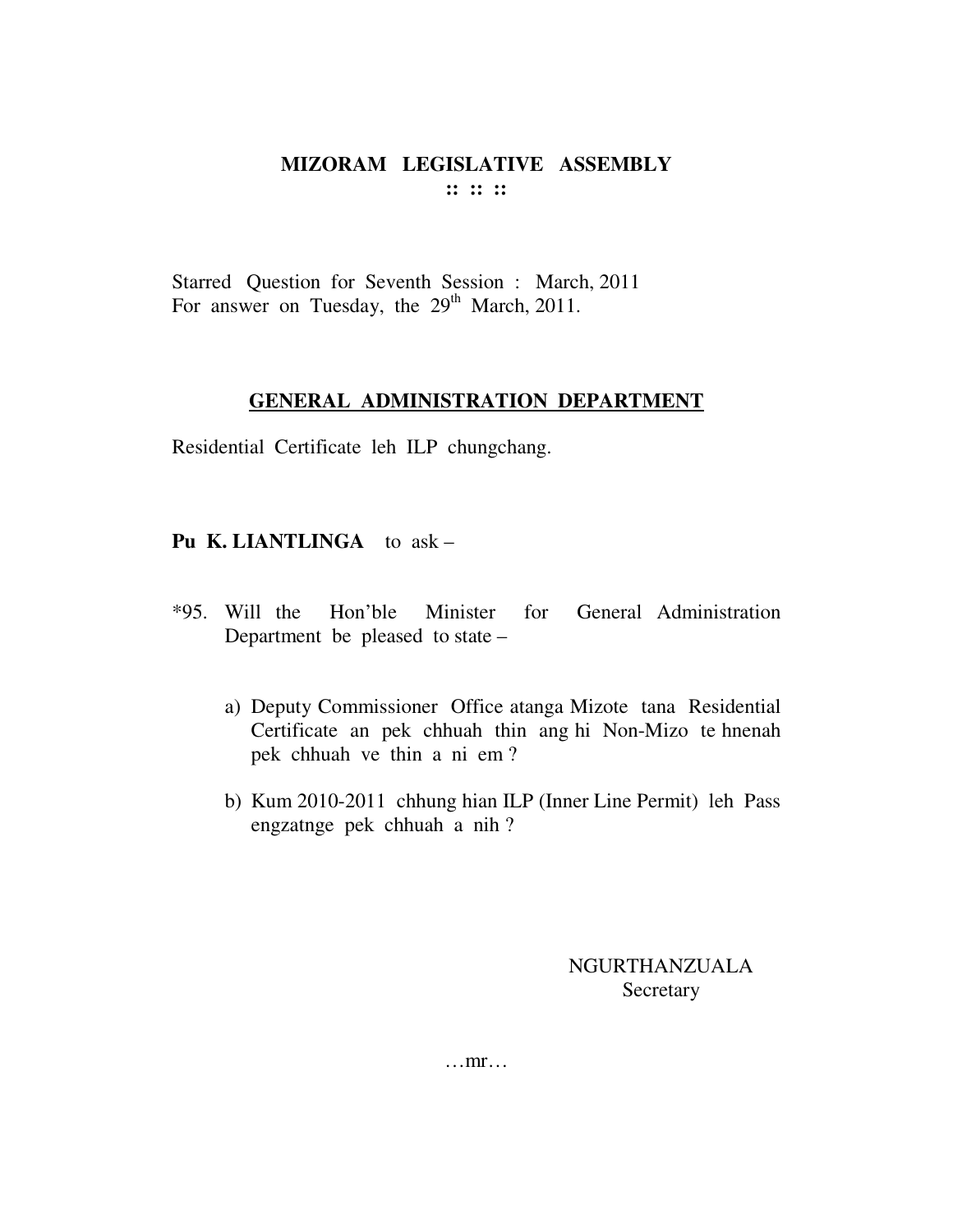Starred Question for Seventh Session : March, 2011. For answer on Tuesday, the  $29<sup>th</sup>$  March, 2011.

### **AGRICULTURE DEPARTMENT**

Kum 2009-2010, 2010-2011 chhunga NLUP sum hman chungchang

#### **Pu LALDUHOMA** to ask –

- \*96. Will the Hon'ble Minister for Agriculture Department be pleased to state –
	- a) Kum 2009-2010, 2010-2011 chhungin NLUP sum atangin Management, Administrative Cost, Capacity building leh training atan sum engzatnge hman a nih ?
	- b) Hemi atana senso hi NLUP sum pumpui atangin za zelah engzatnge ?

NGURTHANZUALA Secretary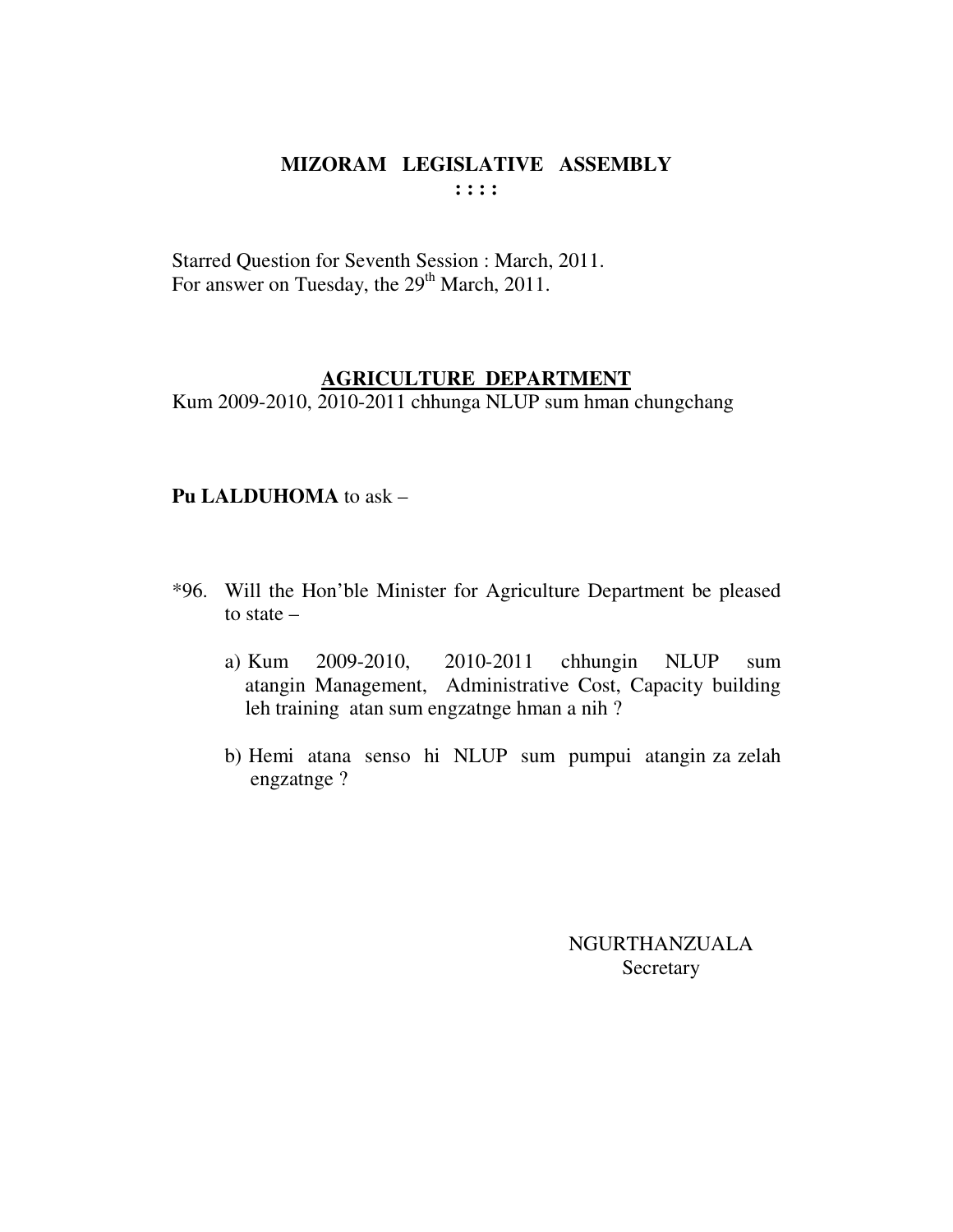Starred Question for Seventh Session : March, 2011. For answer on Tuesday, the 29<sup>th</sup> March, 2011.

## **PUBLIC WORKS DEPARTMENT**

Company peng lei tla hniam chungchang

# **Pu B. LALTHLENGLIANA** to ask –

\*97. Will the Hon'ble Minister for Public Works Department be pleased to state –

 Company peng lei tlahniam siam mek khu engtikah nge zawh a nih ang ?

> NGURTHANZUALA Secretary

….nt…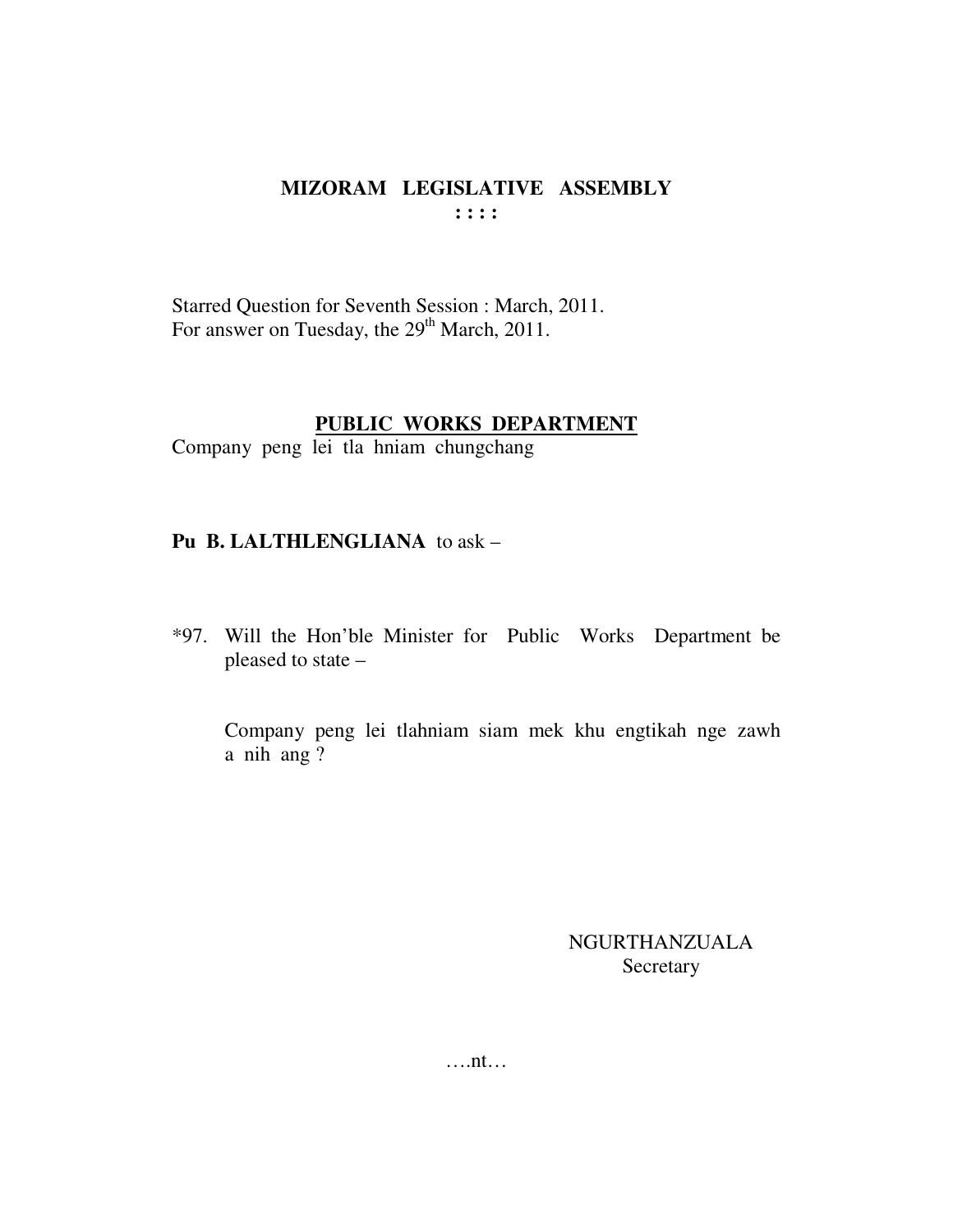### MIZORAM LEGISLATIVE ASSEMBLY  $\mathbf{::} \mathbf{::} \mathbf{::}$

Starred Question for Seventh Session : March, 2011 For answer on Tuesday, the 29<sup>th</sup> March, 2011.

## PUBLIC WORKS DEPARTMENT

National Highway - 54 chungchang.

### Pu LALTHANSANGA to ask -

\*98. Will the Hon'ble Minister for Public Works Department be pleased to state -

National Highway - 54, a bikin Aizawl - Lunglei, Lunglei - Saiha via Lawngtlai hi engtikah nge Public Works Department hian a repair that dawn?

> **NGURTHANZUALA** Secretary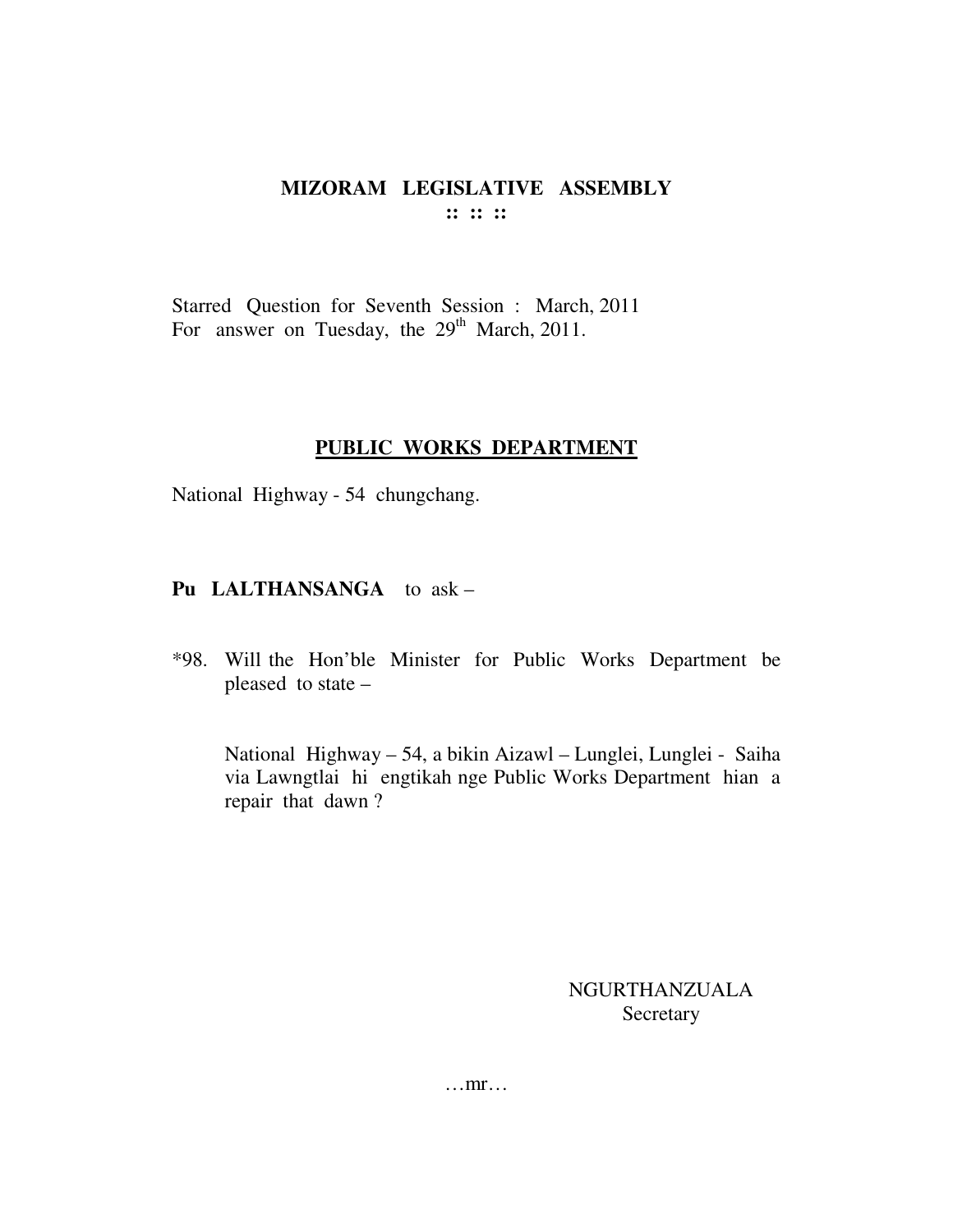Starred Question for Seventh Session : March, 2011. For answer on Tuesday, the 29<sup>th</sup> March, 2011.

## **FINANCE DEPARTMENT**

Sawrkar hnathawk hlawh la thei lo chungchang

### **Pu K. LIANTLINGA** to ask –

- \*99. Will the Hon'ble Minister for Finance Department be pleased to state –
	- a) Mizoram Sawrkar hnuaia Department hrang hrang a, wing hrang hrang ah hian hlawh la thei lo engzatnge awm ? An awm a nih chuan thla engzatnge an lak tawh loh min hrilh thei em ?
	- b) Sawrkar hnathawk hlawh la thei lo te hi pe vek dawn se, Sawrkar hian sum engzatnge a mamawh min hrilh thei em ?

NGURTHANZUALA Secretary

\*\*\*h\*\*\*